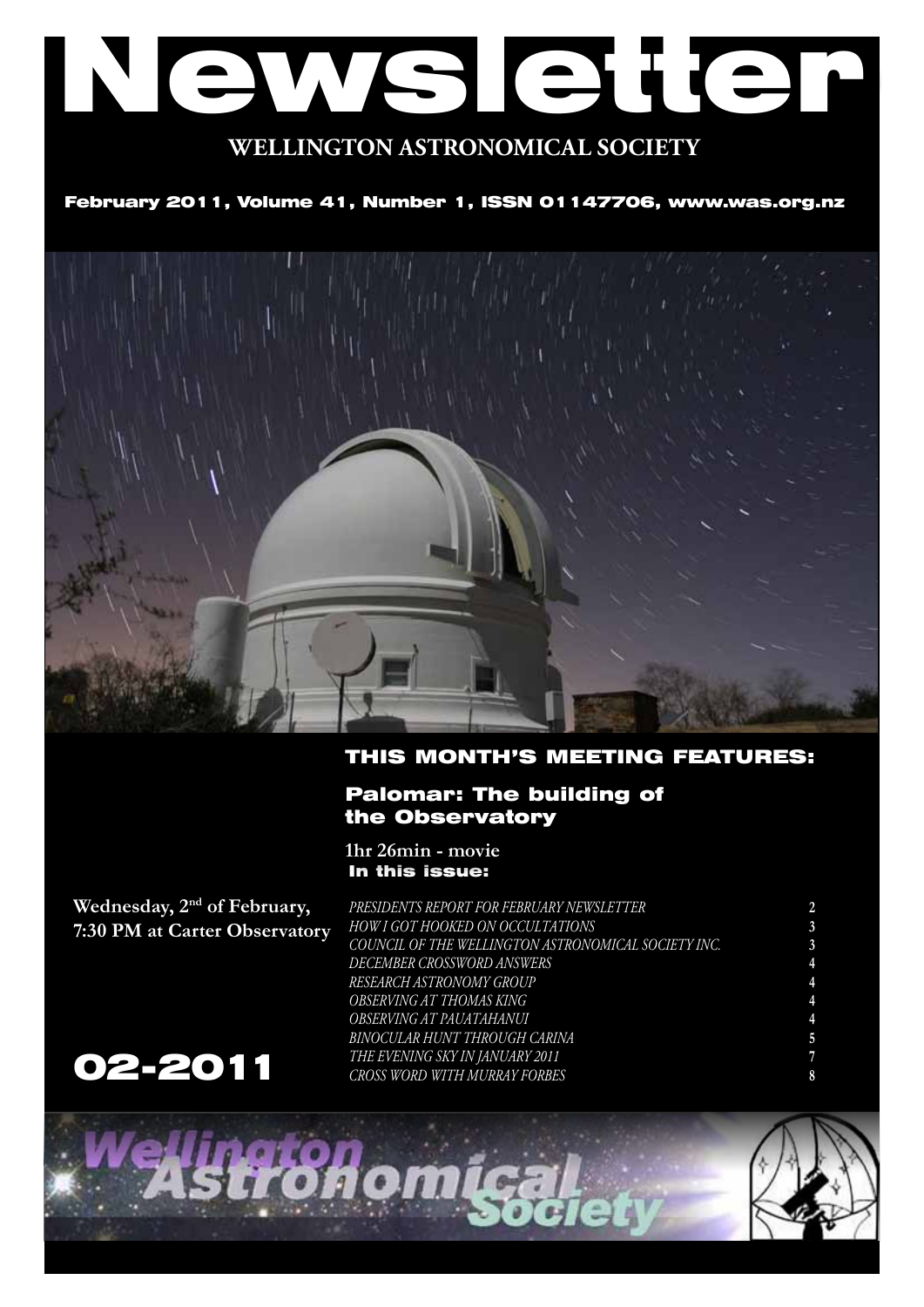

## Presidents Report for February Newsletter

## **I would like to start 2011 by wishing everyone a Happy and Prosperous New Year.**

I would like to thank all those volunteers who have come along to Carter on Saturday evenings and assisted Ross Powell in Running the 9.75" Cooke Refractor.

I have been assured by Carter that the other groups who use Carter now have to step up and assist Ross on Saturdays. So we will not have to supply volunteers all of the time in future.

Carter is considering having another observing evening when daylight saving finishes and therefore having two evenings per week instead of just one.

Carter is also considering hiring out the Thomas King Observatory for Children's Birthday Parties but this will only happen in the summer. They may open up the Thomas King Telescope for Solar Observing during the day at these birthday parties.

I hope we have clearer weather for observing this year whereas last year was not good with only three observing evenings which were clear.

Even the December barbecue and observing evening set down for Saturday December 11th was canceled because of low cloud and drizzle. Although it did clear about 11pm.

Prior to the barbecue evening Chris Mongatti and me when out to Pauatahanui Observatory and did some much needed weeding and generally tidying up. We removed all the Thistles and the Long Spiky grass that was growing along the roadway. We checked out the Telescope to see if it was running properly and it was.

The amount of weeding we did made a pile a meter high. After the weeding we sprayed the area with weed killer as grass had grown over the Plastic Matting that we laid a couple of months ago and sprayed around the concrete slab that we often setup on.

I checked out the site the other day and the grass was all dead but there still needs to be some cleaning up. The dome is starting to look very patchy and is in need of painting. Although I think Chris has this in hand. With all the heavy rain and strong winds we have been experiencing there had been no leaks or any damage to the observatory.

#### Apparently there was a Lunar Eclipse on Tuesday 21st December but I watched the clouds up till midnight from my place and never saw a glimpse of the Moon. I gave up.

In my last report I mentioned the SBig ST7E CCD camera, which belongs to the society, which I am currently trying to use. I have now been able to fix the Filter wheel along with my focal reducer to the camera and so now it can be used for CCD Photometry using the Photometric Filters.

If only the weather would clear and give us a good sky to do some real photometry.

Over the summer break I checked out the Tawa College Country Classroom with Chris Mongatti in the Wairarapa to see if it would be suitable for a weekend astro camp. Unfortunately it is not suitable as there is only one room and not very big also there are several huge Pine trees and Gum trees shading the place, which may be alright during

the heat of the day but no good for observing as there would be no Southern sky. The grounds have been hired out to a local farmer who has run cattle in the grounds and unfortunately the grounds are a mess with hundreds of holes made by cattle hooves. Accommodation at the school room would be Marae style although they have quite good showers and toilets. There is also a river that runs nearby.

We still intend to have an Astro Camp this summer and at this stage we are still considering Tatum Park just South of Levin.

The next observing at Pauatahanui will be on Feb 5th starting at 9.30pm.

This year we have added an extra Saturday to the observing at Pautahanui each month so if one is clouded or rained out we will have the following Saturday to fall back on.

Observing at the Thomas King Observatory is every Friday evening but ring Ross Powell first.

The WAS Dobsonian telescopes are all out on hire at present. Anyone wanting to hire one of the societies Dobsonians should call Chris Monigatti.

The society has invested in a new Finder for one of the Dobsonians as one had gone missing.

The **WAS Research Group** was approached by the Gifford Observatory Trust to see if any of our members would be interested in using the Observatory all be it with a different telescope installed which would possibility be a C14 with a CCD camera attached. This proposal is still under discussion.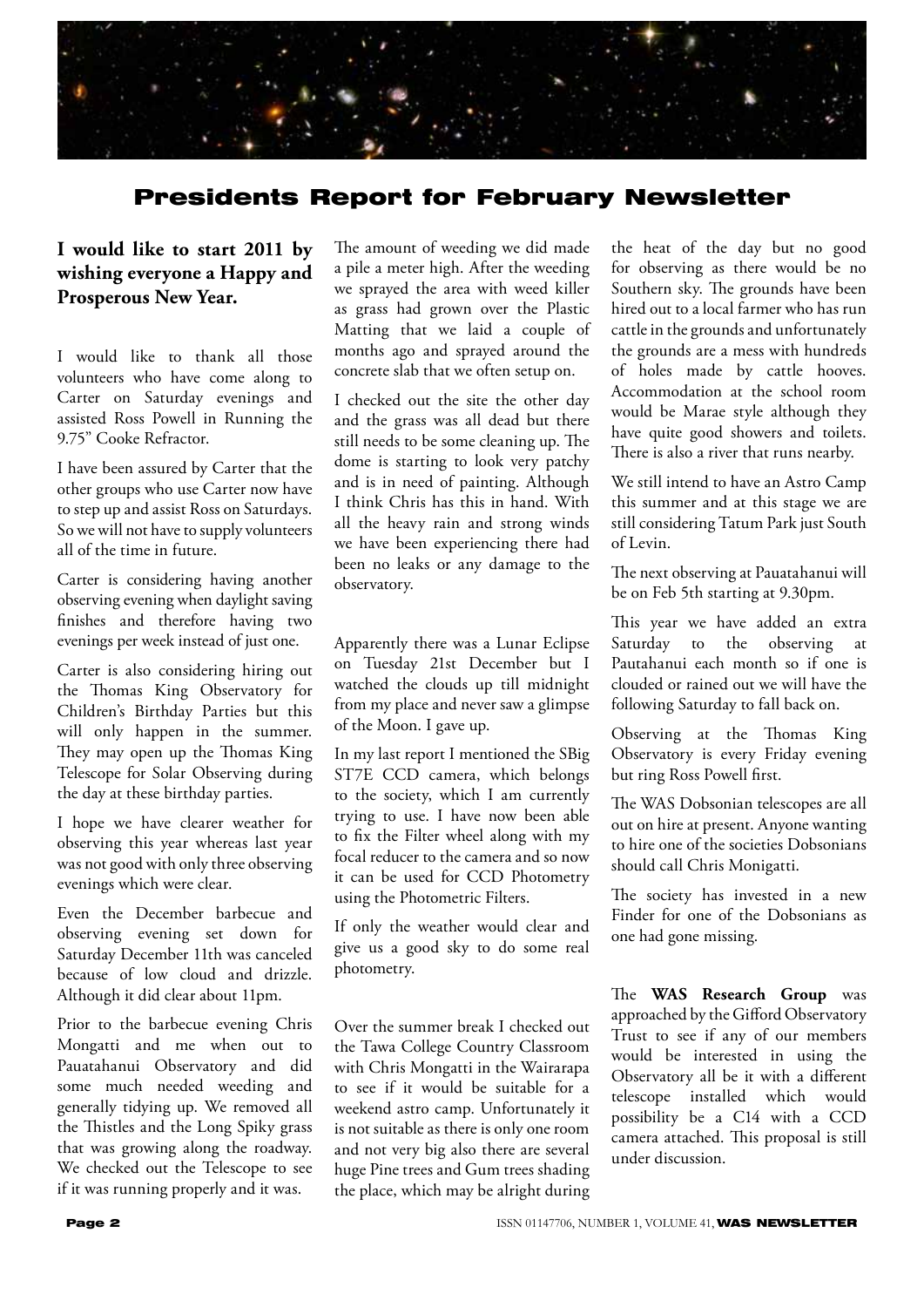

Next months talk will be by Hari Mogosanu ,crew member at the Mars Desert Research Station located in the plateau country near Hanksville,Utah, USA. This station is run by the Mars Society http://www.marssociety.org/ to solve as many problems as possible before mankind actually colonises Mars...

We also have a DVD by National Geographic 'Martian Robots' which runs for 47 minutes.

# How I got hooked on **Occultations**

When I was at Auckland University back in about 1961-62 I started making a 6 inch f6 mirror. I got it to the almost polished stage before life and work got in my way and it still sits in my workshop cupboard waiting to be finished.

For my 60th birthday my family bought me a 6 inch telescope with simplemanual RA mount. After having looked at a few things like the Moon and Orion Nebula I felt the need to do some "real" observations. I joined WAS and was inspired by Graham Blow's talk on Occultations to have a go.

My first attempt at an Asteroidal Occultation was on 2005-May-28 when Itried to visually observe 436 Patricia occult TYC 7292-01766-1 using the 6inch telescope and using shortwave radio tuned to WWV and recorded on a cassette tape recorder. I found the star and recorded a Miss. But I had got the bug and on 2005-Aug-03 I observed a positive for 1071 Brita occulting TYC 6856- 01519-1. That was my first, and so far only, positive MP event despite many tries since!

I soon realised that I would have to go to video recording and bought one of the batch that Graham Blow imported. That had two effects, the field of view on the TV screen was much smaller making it harder to find the field and the star, but on the plus side it gave a definite record that gave much improved certainty of being sure that something had happened. The first event I tried to observe with the video was a Lunar Graze of ZC35 on 2005-Nov-12 which had the graze line within 1 km of my site. I could see lots of blinks but translating the video events to audio times proved a challenge and my data ended up in bin 13.

The next step was to get a KIWI-OSD GPS time inserter. The first event with that was a D of Antares behind the moon on 2006-Sep-28 at 09:20:37.42 and I am confident it was accurate and real.

Also in 2006 Graham twisted my arm to take on the Minor Planet reporting role of RASNZ Occsec and I have been doing that job since.

In 2008-09 I built a cheap 10 inch scope and have observed a lot of Lunar, Asteroid (none positive) and Jupiter moon events. Most of the lunar and Jupiter events would have been feasible with the 6 inch.

So if you have a telescope of any sort have a go at observing a lunar event during the next first quarter of the moon when it is easy to see on the evening sky and you can still get a good night's sleep. Predictions for Wellington area for the next month are posted on our web site at http://was. org.nz/01Occs.html . All the events there should be visible with a 6 inch telescope.

#### John Talbot

## COUNCIL OF THE WELLINGTON ASTRONOMICAL SOCIETY INC.

#### *President:*

**Gordon Hudson** gordon@kpo.org.nz Ph 04 236 5125

*Vice-President*: **Roger Butland** roger.j.butland@xtra.co.nz Ph 04 478 0419

*Secretary:* **Ross Powell** rossalanpowell@gmail.com Ph 04 389 9765

*Treasurer:* **John Talbot** john.talbot@xtra.co.nz Ph 04 293 4620

*Newsletter Editor:*  **Haritina Mogosanu** editor@was.org.nz

#### *Committee*

**Frank Andrews** frank.andrews@paradise.net.nz **Chris Mongatti** chrismon@xtra.co.nz Mob o21 890 222

**John Homes** john.homes@actrix.co.nz

**Aline Homes** aline.homes@actrix.co.nz

*Positions Outside Council Email newsletter* **Murray Forbes** murray forbes@xtra.co.nz

**www.was.org.nz**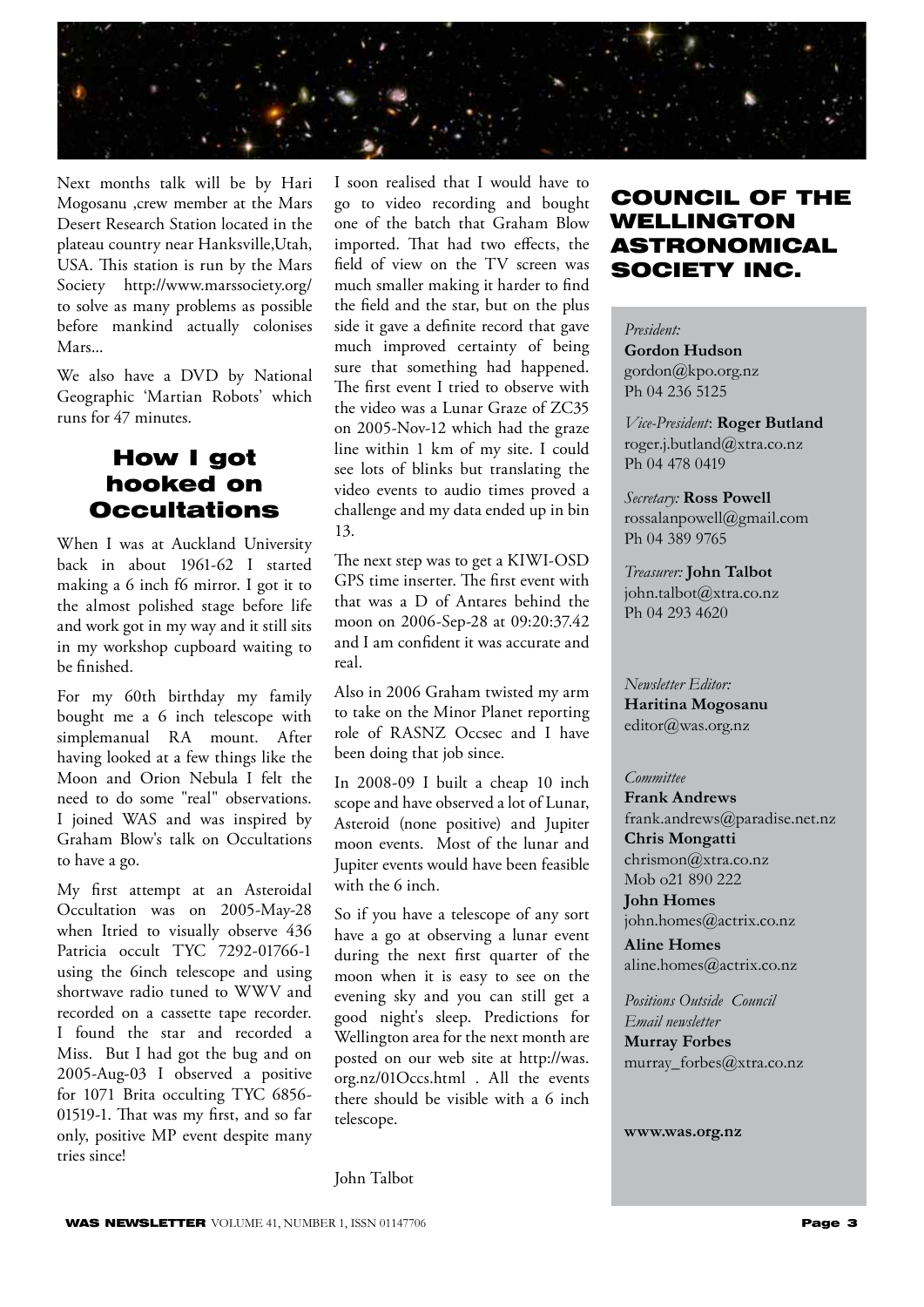

# **December** Crossword answers

Across: 1. DEWCAP, - used to prevent moisture *condensing on a telescope; 7. VEGA, – alpha Lyr; 9. DESDEMONA' – A satellite of Uranus, a character in Othello; 14. ANTARES, – heart of the scorpion;* 16. ION,  $-$  an arrested atom; 17. MASS,  $-$  I weight *6 times less on the Moon, but still have the same ???; 18. CANOPUS' – Autahi; 21. PARALLAX' – apparent shift of an object against a distant background due*  to the observer's movement; 22. VIRGO, - Constellation *with Spica; 23. LOKI, - volcano on Io; 26. GIOTTO, – Name of ESA spacecraft that intercepted Halley's comet; 28. MESSIER' – a catalogue; 30. SOHO' – satellite observatory studying the Sun; 32. DENEB' – alpha Cygnus; 34. ICE' – frozen liquid; 36. BAR' – some spiral galaxies*  have one; 37. SEYFERT, - type of galaxy with unusally bright nucleus; 38. CLUSTER,  $-An$  open or globular ...; *40. SHEPHERD' – astronaut; 45. NOON' – mid*day; 46. ZODIAC, - also a small inflated rubber boat; *47. NORTH' – thorn (anagram); 48. SCHMIDT' – type of telescope; 49. FUSION, – process that powers stars; 52. BINARY' – a double star; 53. LEO' – A lion circling*  the Earth; 54. HELIUM, – second most common element; *55. ECLIPTIC' – plane of Earth's orbit around the Sun;*

**Down** 1. DAY,  $-$  24 hours; 2. APOGEE,  $-$  *When* the Moon is furthest from the Earth; 3. TAURUS, - You *don't want this constellation in a China shop; 4. HST, - an* orbiting telescope; 5. VENUS, - a very cloudy planet; *6. HOUR' – unit of time; 8. EQUINOX' – 23rd*  September; 10. ATOM, – smallest indivisible piece of a *element; 11. GAS, - solid, liquid or ...; 12. NADIR, – opposite to zenith; 13. POLARIS' – The North Star; 15. ALGOL' – Demon star; 19. PERIGEE' – When*  the Moon is closest to the Earth; 20. DINOSAURS, - an asteroid may have done them in; 21. PELE, - volcano on Io; *24. CEPHEID' – A type of pulsating variable star, often used for distance measurements; 25. NUTATION' – Causes*  small changes in RA and Dec coordinates; 27. PHOBOS, -A Moon of Mars; 29. SMC, - satellite galaxy to the Milky *Way; 31. PROCYON' – brightest star in Canis Minor; 33. EARTH' – Tellus; 35. REDDWARF' – Main*  Sequence stars cooler  $\dot{\mathcal{C}}$  smaller then the Sun, also the name *of a cult sci fi/comedy series; 39. AZIMUTH' – horizontal*  angle around the sky; 41. HYADES, – an open cluster in Taurus; 42. RUTHCRISP, - Carter Observatory's public telescope; 43. ECLIPSE, - to block light from another *object; 44. HALO' – angels and galaxies both have one;*  47.  $NOVA$ ,  $- a$  new star; 50. UFO,  $- flying$  saucer; 51. IO, – One of the Galilean satellites; 53. LMC, – could *be mistaken for a cloud;*

#### Research Astronomy Group

**The main areas we have decided to focus on are Variable Stars and Occultations. Many of the group already observe one or both.**

Murray Forbes is leading the Variables group and set us home work to map and locate a known eclipsing binary variable star RS Cha (Chameleon) also known s Tycho 9403-1987-1 at RA 8:43:12, Dec -79:04. This should be visible above 0 deg altitude year round so is not season dependant.

John Talbot is leading the Occultation group and is publishing predictions for the Wellington area on our web site at http:// was.org.nz/01Occs.html.

These include both Lunar events that should be visible in a 6 inch telescope and Minor Planet events that may be a bit dimmer but which have high probability of being seen. Even if you do not have recording equipment it can be fun in the evening to observe a star disappearing behind the dark edge of the moon during the first half. Or if you like getting up real early and want a harder challenge try for some bright reappearances during the second half of the cycle.

#### *The Research group meets each month at 6:30pm before the main meeting.*

Please feel free to come along and join in if you are interested. This is also a good time to bring along that telescope or observing problem you may have for discussion.

# OBSERVING AT THOMAS KING

All public observing evenings will be held at the Thomas King Observatory run by our Observatory Director Ross Powell. from 8:30. **Ring Ross on 389 9765 t**o check if there are public observing evenings on most FRIDAYS, starting as soon as it gets dark depending on the weather and Ross's availability.

The WAS sub group has now been meeting for about  $\overline{6}$  months and it is clear that we have a core group of about 10 to 12 people who are at most meetings.

Please be assured that any other members who might be interested in coming along at 6:30 pm on normal meeting evenings are most welcome. The two main areas that have emerged for now are measuring Occultations (of all sorts) and Variable Stars. Again this should not hinder anyone else who would like to raise other topics.

Some of you may feel that you need a lot of equipment but be very aware that you can start simple and gradually get more "stuff". Some bright star occultations and many variables can be observed with nothing more than binoculars and the stop watch in your cell phone.

If these areas of research are not for you then please consider some of the many other topics in Astronomy where you can provide real input to the science. Come to the meeting and discuss them. The following web sites may give you some inspiration.

The Association of Lunar and Planetary **Observers** 

http://alpo-astronomy.org/index.htm

Collaborative Asteroid Lightcurve Link http://www.minorplanetobserver.com/ astlc/default.htm

John Talbot

# OBSERVING AT PAUATAHANUI

The next observing evening at Pauatahanui is on February 5th starting at 9.30pm. If the weather is looking doubtful we have a backup evening the following Saturday 12th February. **If doubtful please ring Chris Mongatti on his mobile021 890 222 to see if the session is going ahead.**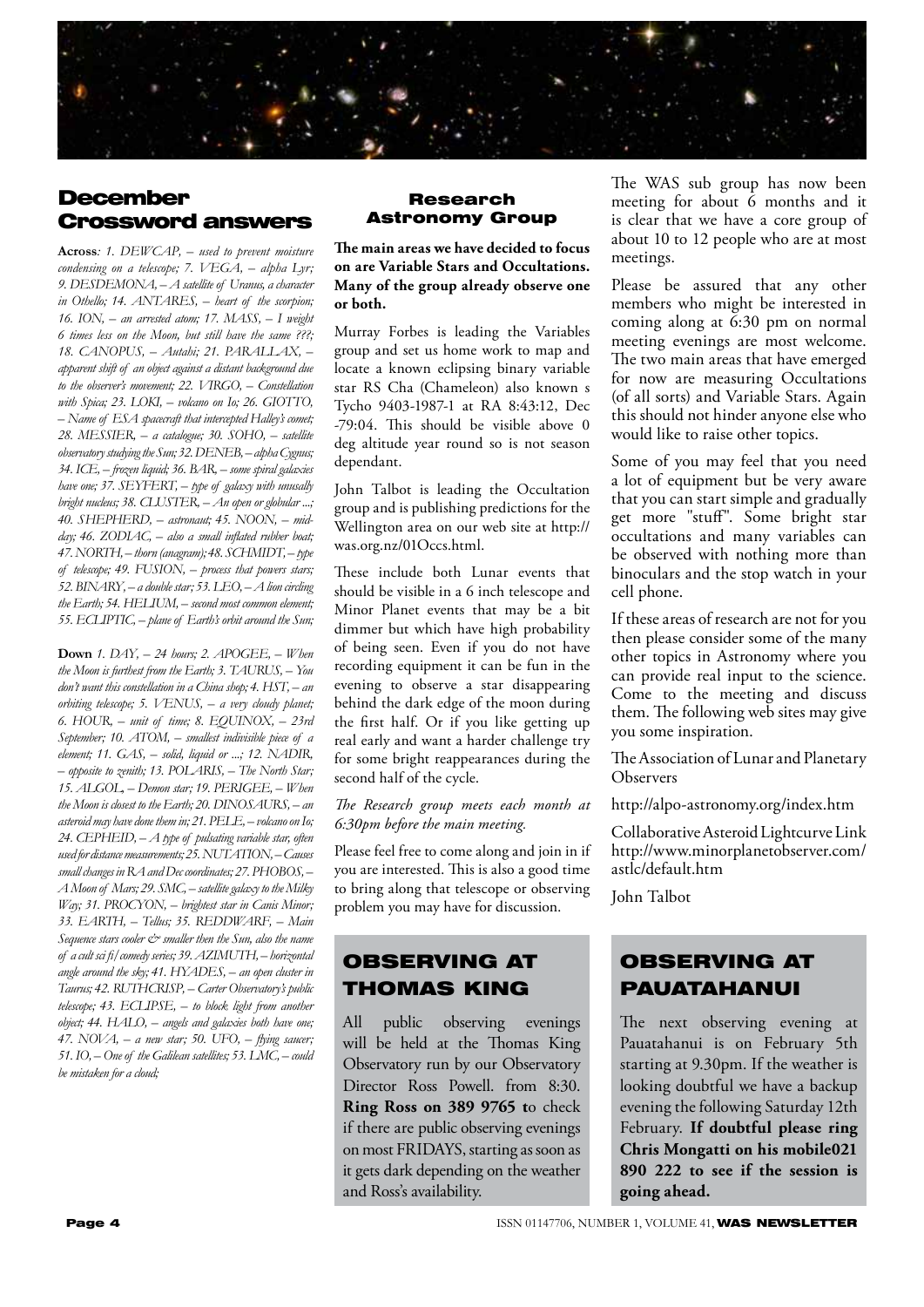





Carina, the Keel, was once part of the great constellation of Argo. This constellation was broken up into the smaller constellations of Vela, the sails, Puppis, the stern, Pyxis, the compass and the largest section Carina. This constellation sits along the Milky Way and contains a large number of objects visible in binoculars or small telescopes.

A good starting point is Alpha Carinae (Canopus), the second brightest star in the night sky. Until recently, estimates of the distance of this star ranged from 76 to 1200 light years from our Solar System. The Hipparcos Satellite has measured the distance of this star as 310 light years with a visual magnitude of -0.7 and an absolute magnitude of -5.53.

Head to Beta Carinae the brightest star in the asterism of the "Diamond Cross" shining at magnitude 1.68. Move to the other end of the Diamond Cross is the

hazy "star" Theta Carinae. Binoculars reveal the star is in fact a cluster with Theta Carinae the brightest a magnitude of 2.74, all the other stars in the cluster are 5th magnitude or fainter. The cluster resembles the Pleiades and is commonly known as the "Southern Pleiades".

Nearby to the Southern Pleiades is the globular cluster NGC 2808 appearing as a bright fuzzy star. This one of the most massive globular clusters in our galaxy and has an apparent magnitude of 7.8.

Slightly lower to the horizon is the Eta Carina nebula appearing as large haze in your binoculars. Dark lanes and stars abound in this region. Eta Carina appears as a bright orange in this region. The star has been slowly brightening over the last 10 years and now is visible to the unaided eye a magnitude 5.5 and may continue to brighten over the next few years.

Nearby to the Eta Carina nebula is the open cluster NGC 3532, known as the "Whishing Well Cluster" with the stars representing the silver dollars in the bottom of the whishing well. Consisting of approximately 150 stars of magnitude 7th or greater, this cluster was the first target of the Hubble Space Telescope in 1990. The cluster is about 1300 light years distant and has an apparent brightness of magnitude 3.

Also close to Eta Carina is NGC 3293, the Gem Cluster, consisting of more than 50 stars, brightest of which is a red giant at 6.5, amongst many blue bright stars. With an estimated age of only 10 million years, NGC 3293 is a very young cluster.

Variable star l Carina is yellow super-giant star approximately 1600 light years away and varies in brightness from 4.2 to 3.3 every 36 days. It is a prime target for visual variable star observers.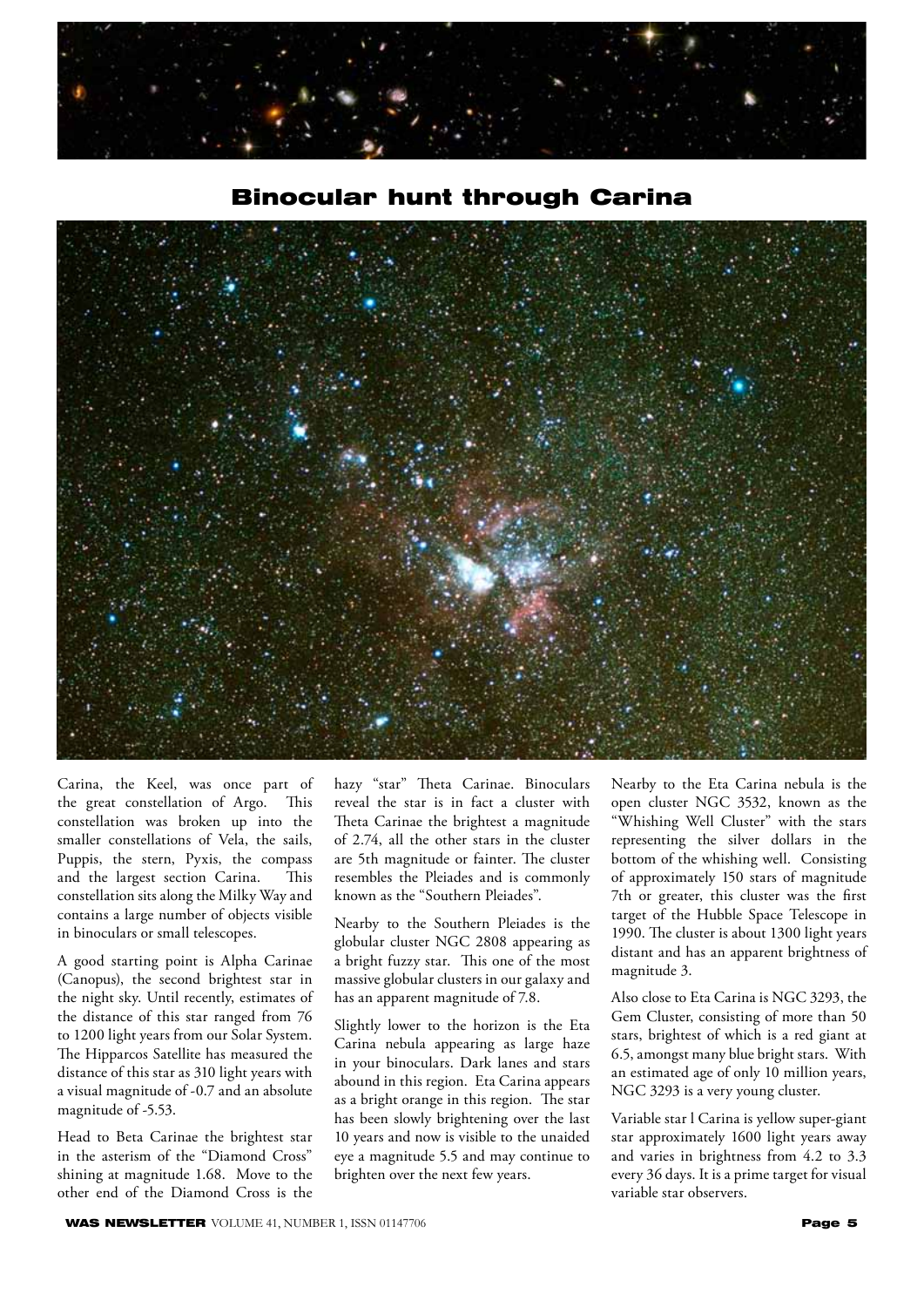



#### Evening sky in February 2011

To use the chart, hold it up to the sky. Turn the chart so the direction you are looking is at the bottom of the chart. If you are looking to the south then have 'South horizon' at the lower edge. As the earth turns the sky appears to rotate clockwise around the south celestial pole (SCP on the chart). Stars rise in the east and set in the west, just like the sun. The sky makes a small extra westward shift each night as we orbit the sun.

Jupiter, low in the west, is the first 'star' out but sets as twilight ends. Sirius, the brightest star, appears north of overhead at dusk. Canopus, the second brightest star, is south of the zenith. Orion, containing 'The Pot', is midway up the north sky with Taurus and the Pleiades/Matariki toward the northwest. The Southern Cross and Pointers are midway up the southeast sky. The Clouds of Magellan, LMC and SMC, are high in the south sky. Saturn rises due east in the late evening.

Chart produced by Guide 8 software; www.projectpluto.com. Labels and text added by Alan Gilmore, Mt John Observatory of the University of Canterbury, P.O. Box 56, Lake Tekapo 7945, New Zealand.www.canterbury.ac.nz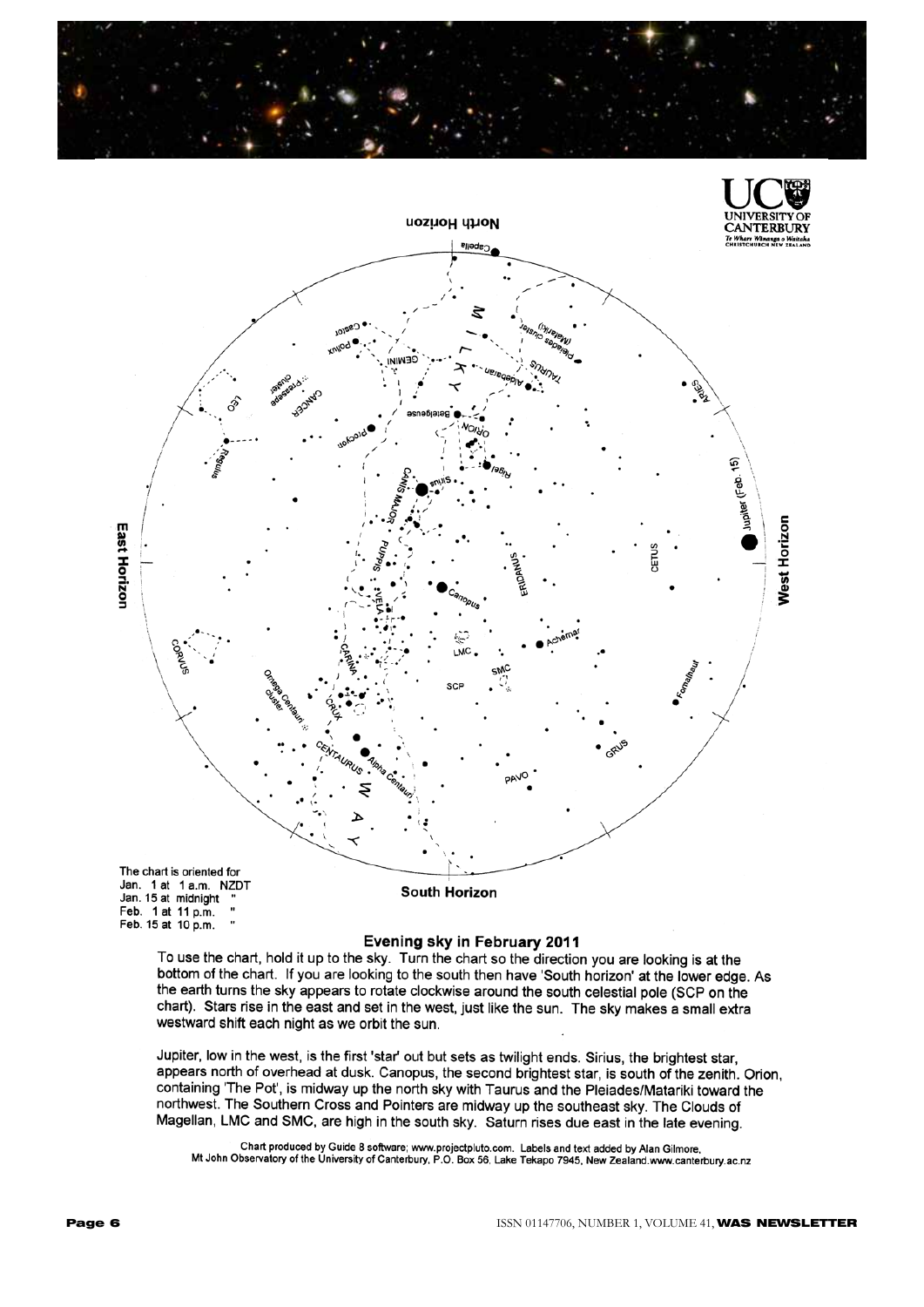

## The Evening Sky in January 2011

Jupiter is the first 'star' to appear at dusk, low in the western sky. Soon after, Sirius is seen north of overhead. Below it, and a bit to the left, are Rigel and Betelgeuse, the brightest stars in Orion. Between them is a line of three stars: Orion's belt. To southern hemisphere star watchers, the line of three makes the bottom of 'The Pot'. Orion's belt points down and left to a V-shaped pattern of stars making the face of Taurus the Bull. Left again, toward the northwest and lower, is the Pleiades or Matariki star cluster, also known as the Seven Sisters and Subaru. From northern New Zealand the bright star Capella is on the north skyline. The sixth brightest star, Capella is 190 times brighter than the sun and 42 light years\* away.

Jupiter is low in the western sky at dusk, setting around 10 pm NZDT. Because we are looking at it through a lot of air it appears blurry and distorted in a telescope. Its four big moons should still be visible, looking like small stars lined up on each side of it. Jupiter is on the far side of the sun from us now, around 840 million km away.

Sirius, 'the Dog Star', marks the head of Canis Major the big dog. A group of stars above and right of it make the dog's hindquarters and tail. Sirius is the brightest star in the sky both because it is relatively close, nine light years away, and 23 times brighter than the sun. Procyon, in the northeast below Sirius, marks the smaller of the two dogs following Orion the hunter across the sky.

Rigel, directly above Orion's belt, is a bluish supergiant star, 40 000 times brighter than the sun and much hotter. It is 800 light years away. Orange Betelgeuse, below the line of three, is a

red-giant star, cooler than the sun but much bigger and 9 000 times brighter. It is 400 light years from us.

The handle of "The Pot", or Orion's sword, has the Orion Nebula at its centre; a glowing gas cloud many lightyears across and around 1300 light years away.

The V-shaped group pattern making the face of Taurus the bull is called the Hyades cluster. It is 130 light years away. Orange Aldebaran, Arabic for 'the eye of the bull', is not a member of the cluster but merely on the line of sight, half the cluster's distance. The Pleiades cluster, impressive in binoculars, is 400 light years from us. Its stars formed around 100 million years ago.

Crux, the Southern Cross, is in the southeast. Below it are Beta and Alpha Centauri, often called 'The Pointers'. Alpha Centauri is the closest nakedeye star, 4.3 light years away. Beta Centauri, like most of the stars in Crux, is a blue-giant star hundreds of light years away. Canopus is also a very luminous distant star; 13 000 times brighter than the sun and 300 light years away.

The Milky Way is brightest in the southeast toward Crux. It can be traced up the sky, fading where it is nearly overhead. It becomes very faint east or right of Orion. The Milky Way is our edgewise view of the galaxy, the pancake of billions of stars of which the sun is just one.

The Clouds of Magellan, LMC and SMC are high in the south sky, easily seen by eye on a dark moonless night. They are two small galaxies about 160 000 and 200 000 light years away.

Saturn (not shown on the chart) rises in the east around 11 pm, looking like a moderately bright star. To its right and higher in the sky is Spica, the brightest star in Virgo, similar in brightness to Saturn. Saturn's rings appear quite thin; nearly edge-on to us. It is 1300 million km away in February.

Brilliant Venus (not shown) rises in the south-east after 3 a.m. It is bright enough to cast shadows in dark locations. In a telescope it looks like the moon between full and last quarter. It is leaving us behind and moving away to the far side of the sun. At midmonth it is 140 million km away.

Mercury rises in the southeast after 5 a.m. at the beginning of the month but falls lower and fades into the dawn twilight by mid February.

It is 200 million km away on the far side of the sun.

\**A light year (l.y.) is the distance that light travels in one year: nearly 10 million million km or 1013 km. Sunlight takes eight minutes to get here; moonlight about one second. Sunlight reaches Neptune, the outermost major planet, in four hours. It takes four years to reach the nearest star, Alpha Centauri.*

*Notes by Alan Gilmore, University of Canterbury's Mt John Observatory, P.O. Box 56, Lake Tekapo 7945, New Zealand.* www.canterbury.ac.nz, 100826